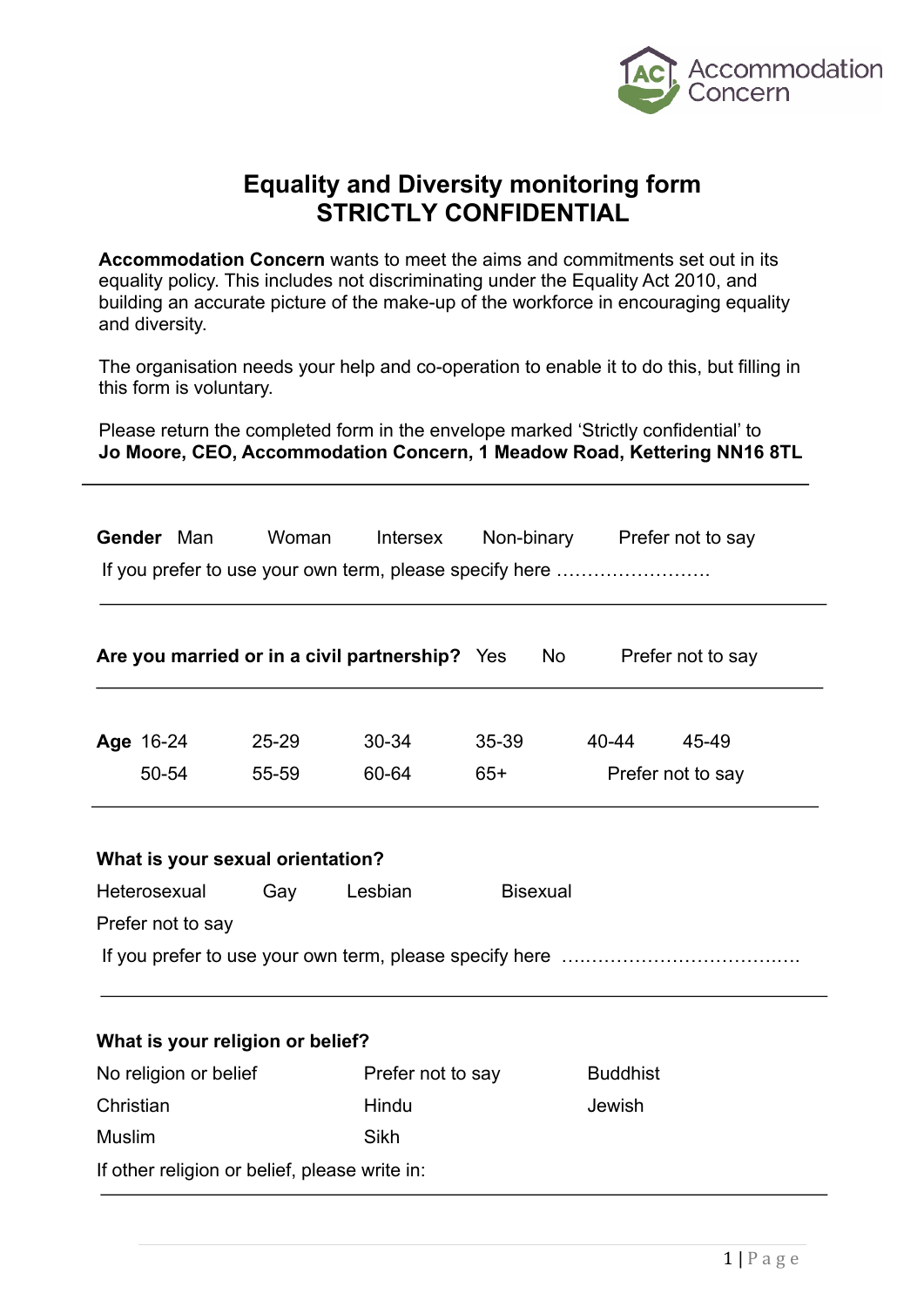

# **What is your ethnicity?**

Ethnic origin is not about nationality, place of birth or citizenship. It is about the group to which you perceive you belong. Please tick the appropriate box

#### *White*

| English                                      | Welsh                    | Scottish | Northern Irish    | Irish |
|----------------------------------------------|--------------------------|----------|-------------------|-------|
| <b>British</b>                               | Gypsy or Irish Traveller |          | Prefer not to say |       |
| Any other white background, please write in: |                          |          |                   |       |

# *Mixed/multiple ethnic groups*

| White and Black Caribbean                    | White and Black African | White and Asian |
|----------------------------------------------|-------------------------|-----------------|
| Prefer not to say                            |                         |                 |
| Any other mixed background, please write in: |                         |                 |

# *Asian/Asian British*

| Indian                                       | Pakistani | Bangladeshi | Chinese | Prefer not to say |
|----------------------------------------------|-----------|-------------|---------|-------------------|
| Any other Asian background, please write in: |           |             |         |                   |

# *Black/ African/ Caribbean/ Black British*

African Caribbean **Prefer not to say** Any other Black/African/Caribbean background, please write in:

# *Other ethnic group*

Arab Prefer not to say

Any other ethnic group, please write in:

# **Do you consider yourself to have a disability or health condition?**

Yes No Prefer not to say

What is the effect or impact of your disability or health condition on your ability to give your best at work? Please write in here: